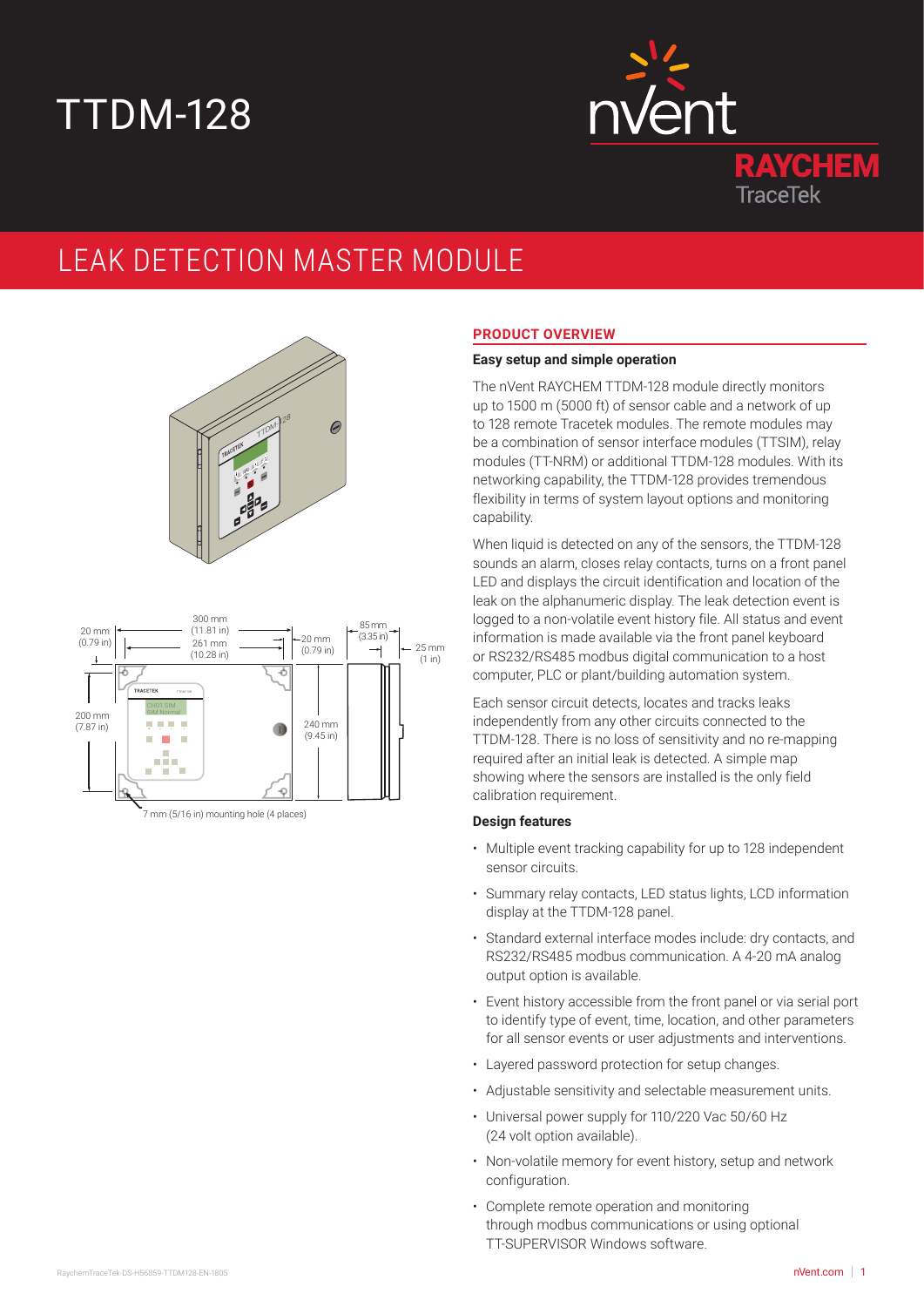# **TRACETEK NETWORK ARRANGEMENT**



#### **GENERAL FEATURES**

Sensor compatibility All Tracetek sensor cables and point sensors or contact closure devices

| Maximum size of network     |                                                     |
|-----------------------------|-----------------------------------------------------|
| Number of TTSIM modules     | 128 (less number of TT-NRMs installed)              |
| Maximum number of TT-NRM 10 |                                                     |
| Precision                   | $\pm$ 0.1% of circuit length                        |
| Units                       | Feet, meters or zones                               |
| Display language            | English, French, German, Spanish, Japanese, Italian |

#### **ORDERING INFORMATION**

|                       | <b>Catalog number</b> | <b>Part number</b> | <b>Description</b>                            |
|-----------------------|-----------------------|--------------------|-----------------------------------------------|
| <b>Supply voltage</b> | TTDM-128              | P000000091         | $115$ V + 15%, - 20% ; 230 V ± 10% ; 50/60 Hz |
|                       | <b>TTDM-128-24V</b>   | P000000092         | 24 V AC + 5%, - 35%; 24 V DC ± 20%            |
| <b>Accessories</b>    | TT-NRM                | E03411-000         | Network relay module                          |
|                       | TTSIM-1               | see H56858         | Network sensor interface module               |
|                       | <b>TTSIM-1A</b>       | see H57387         | Network sensor interface module with relay    |
|                       | TTSIM-2               | see H57346         | Network sensor interface module with relay    |
|                       | <b>TTDM-4/20</b>      | 688799-000         | 4-20 mA analog output board                   |
|                       | <b>TT-SUPERVISOR</b>  | 591416-000         | Windows based PC software                     |

# **TTDM-128 LEAK DETECTION MASTER MODULE**



# **ENVIRONMENTAL**

Storage temperature  $-18^{\circ}$ C to 60°C (0°F to 140°F) Operating temperature 0°C to 50°C (32°F to 122°F) Humidity 5% to 95% non-condensing